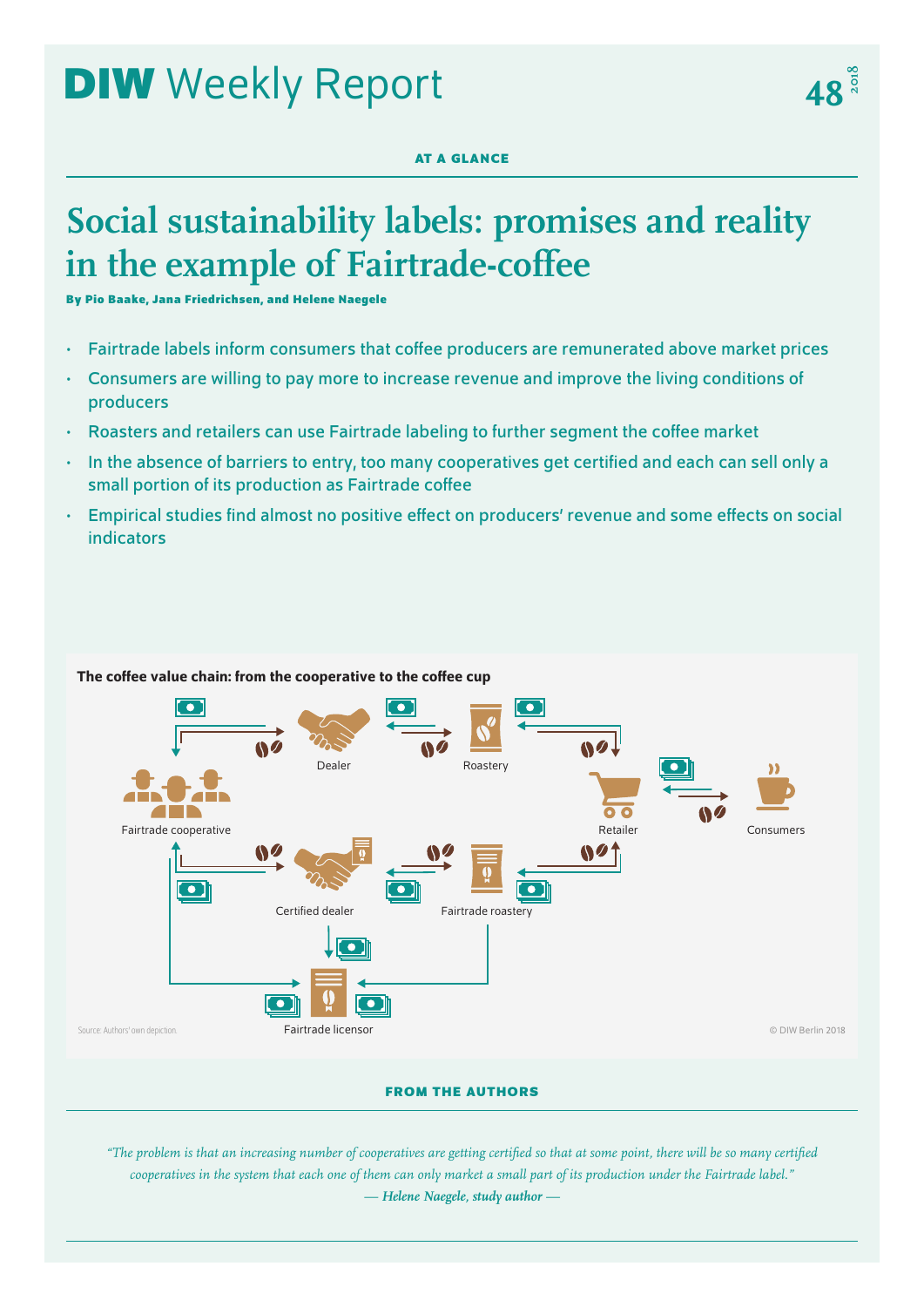## **Social sustainability labels: promises and reality in the example of Fairtrade-coffee**

**By Pio Baake, Jana Friedrichsen, and Helene Naegele**

## **ABSTRACT**

Fairtrade certification is intended to improve both the income and living conditions of producers, thereby creating more fairness in international trade. However, theoretical considerations and empirical studies show that this goal is only achieved to a limited extent, at least for coffee: Faitrade certification leads at best to small increases in income for coffee farmers. The results on the reduction of income volatility, payments used to implement social projects, and improved access to credit are also mixed. Fairtrade is a means of market segmentation for roasters and retailers.

The basic idea of Fairtrade as implemented by the Fairtrade Labeling Organization International (FLO) is simple: a guaranteed minimum price and a social premium, combined with social standards, raise and stabilize the income of producers in developing and emerging countries, thereby improving their economic and social situations. An independent company monitors compliance with the requirements and issues the appropriate certifications, thus ensuring consumers of the credibility of Fairtrade certification.<sup>1</sup> Other labels, such as Utz Certified and Rainforest Alliance, advertise using social and environmental sustainability standards (Box). While social sustainability labels now exist for many different products, this study focuses on the coffee market. Coffee, along with cocoa, was one of the first goods to be Fairtradecertified. Today, it is the Fairtrade product with the highest sales volume, accounting for a share of more than 30 percent of total Fairtrade sales at consumer prices.<sup>2</sup>

After briefly discussing research approaches on the willingness of consumers to pay for Fairtrade products, theoretical considerations and empirical evidence will be presented which show that Fairtrade labels achieve the advertised redistribution and income effects to the benefit of coffee farmers to a limited extent.

## Consumers pay more for Fairtrade-certified products

## Demand for Fairtrade goods: preferences for redistribution

Compared to conventional products, Fairtrade products combine the purchase of the actual goods with a donation for the producers.3 If consumers perceive such a donation positively

**<sup>1</sup>** For details on the principles and conditions of Fairtrade, see the box as well as <http://www.fairtrade.de/index.php/mID/1.1/lan/de> (in German).

<sup>2</sup> This applies not only to the Fairtrade system but also to figures provided by Forum Fairer Handel e.V., which contains information from recognized fair trade import organizations such as Naturland Zeichen GmbH, Ecocert IMOswiss AG, and TransFair e.V.: Forum Fairer Handel e.V., *Aktuelle Entwicklungen im*  Fairen Handel (2018) (in German; [available online;](http://www.forum-fairer-handel.de/fileadmin/user_upload/dateien/jpk/jpk_2018/2018_aktuelle-entwicklungen_web.pdf) accessed November 20, 2018; this applies to all other online sources in this report unless stated otherwise).

**<sup>3</sup>** Cf. David Reinstein and Joon Song, "Efficient consumer altruism and fair trade products," *Journal of Economics & Management Strategy* 21, no. 1 (2012): 213–241.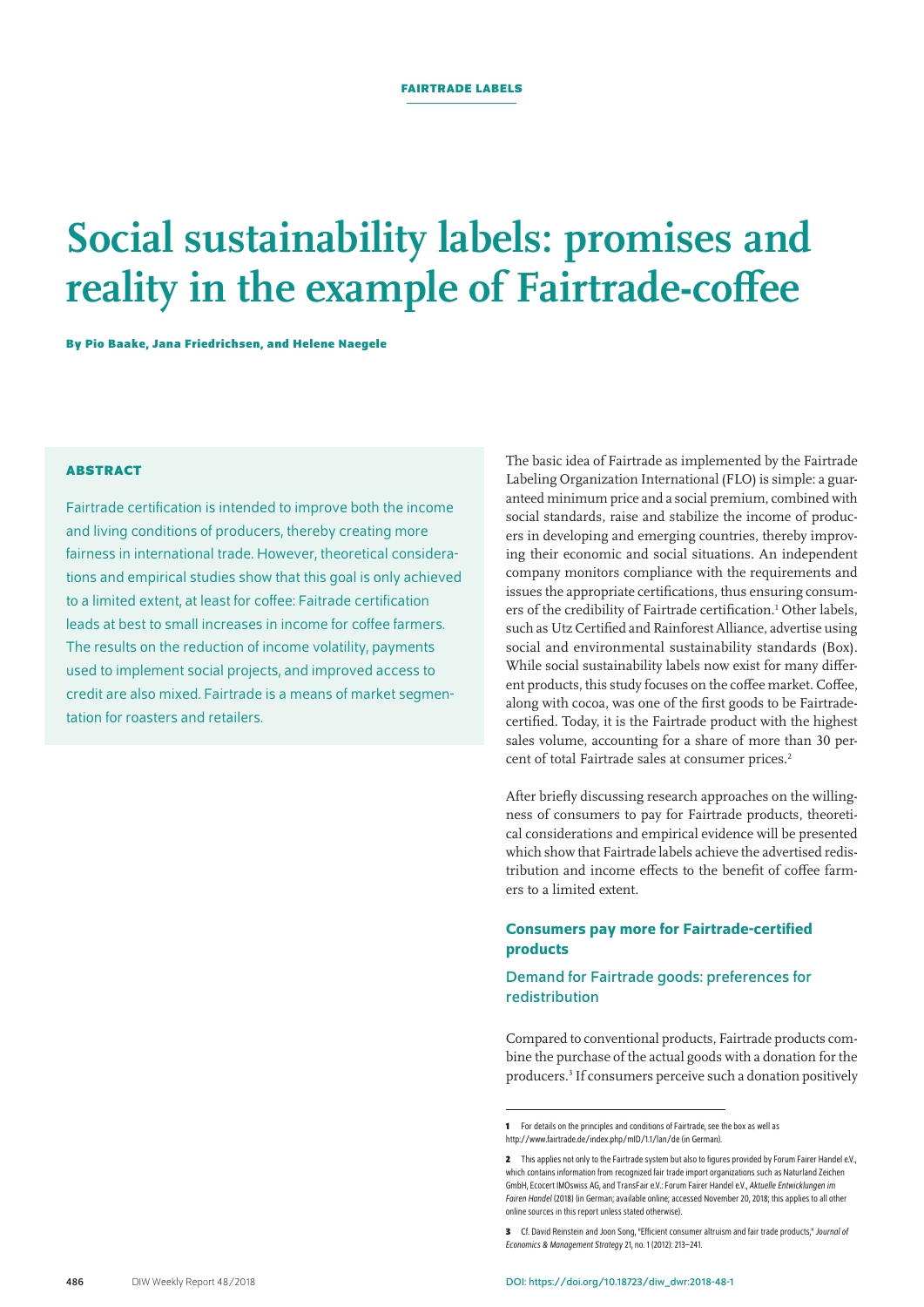#### Box

## Fairtrade labels and other sustainability labels explained

The most important sustainability labels in the coffee market are Fairtrade, Utz Certified, and Rainforest Alliance (RA). Today's Fairtrade label has its roots in the Dutch organization *Stichting Max Havelaar Netherlands*, founded in 1988. Based on their example, other national Fairtrade organizations were founded, such as TransFair in Germany. The national organizations joined together under the umbrella organization Fairtrade Labeling Organisation International (FLO) in 1997 and have used a common label since 2003.

In January 2018, Utz and RA joined forces to form a single organization. They set standards for social sustainability and eco-friendliness which are audited by independent certification companies. Farmers who pass this audit may sell their coffee with the respective label.

The FLO defines a similar standard catalogue but adds a minimum price and a social premium: if the world market price is below the minimum price, Fairtrade-certified farmers receive the *minimum* price plus the premium; if the world market price is above the minimum price, they receive the *world market* price plus the premium (Figure). The premium is meant to be invested in social projects and development. Utz and RA argue that farmers also earn a price premium with their label, but this is not guaranteed.

For the three labels, the farm certification is carried out by an organization other than the one setting the production standards. While the standards are set by NGOs, the certifiers are typically companies. FLO works exclusively with FLO-Cert GmbH, which also offers Utz and RA certification. A further unique selling point of Fairtrade is that the organization in the coffee sector only works with democratically organized cooperatives of small-scale farmers—coffee plantations with employees are excluded from the Fairtrade label. None of the label organizations sell coffee themselves or offer purchase guarantees.

Currently, the FLO minimum price for conventional, washed Arabica coffee is 1.40 USD per pound. The premium is 0.20 USD per pound, part of which is invested in measures to increase productivity and quality. The figure shows that until 2007, the Fairtrade minimum price was mostly higher than the world market price and led to a large price difference between conventional and Fairtrade-certified coffee. Since 2007, the world market price has only occasionally been below the Fairtrade minimum price. This can be understood above all as an insurance for farmers against low market prices.

### **Figure**

## Coffee price development since 1989





Source: investing.com (for US Coffee C Futures); www.fairtrade.net (FLO minimum price for washed, non-organic, certified Arabica coffee).

© DIW Berlin 2018

The Fairtrade minimum price was often lower than the market price in recent years.

The rise of the Fairtrade label should be viewed in the context of the end of the Cold War. The International Coffee Agreement (ICA), which had stabilized coffee prices at a high level, ended with the war. Without the ICA, prices fell dramatically. Gradually, information about coffee producers, whose incomes were often below the subsistence level, became public. In addition, the Fairtrade labels began to work not only with Fairtrade and "world shops," but also with large roasters and supermarkets. Although coffee prices have recovered to ICA levels since 2006/2007, sales of Fairtrade products continue to grow at double-digit annual rates. The market share of Fairtrade coffee in German supermarkets was 1.5 percent in 2010.1

**<sup>1</sup>** Anna Lu, "Inference of Consumer Consideration Sets," *DIW Berlin Discussion Paper* No. 1681 (2017) ([available online](https://www.diw.de/documents/publikationen/73/diw_01.c.563921.de/dp1681.pdf)).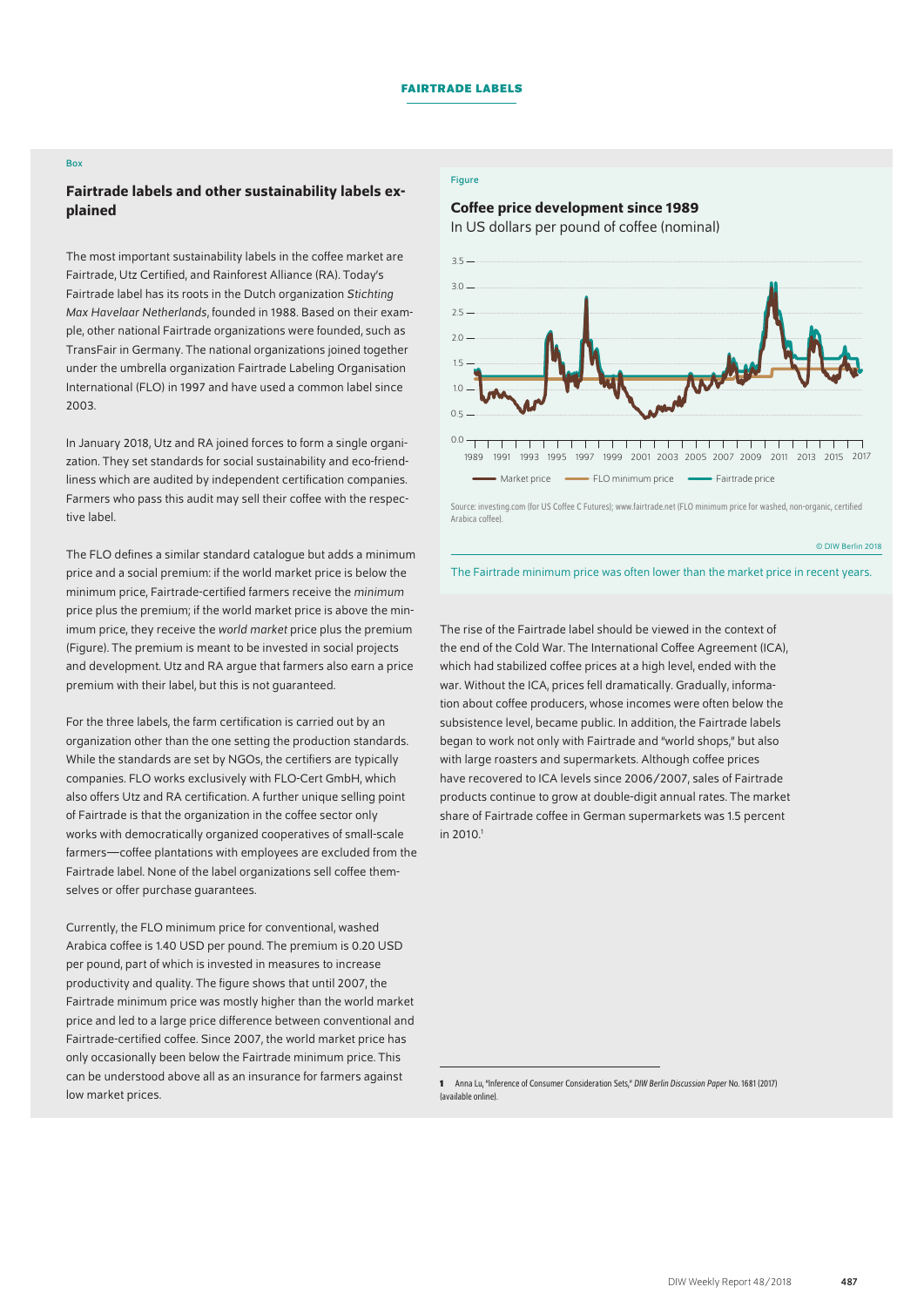due to views on fairness or prosocial attitudes, they are also prepared to pay higher prices than for conventional products.<sup>4</sup>

A further explanation for the success of Fairtrade products is that they allow consumers to send a positive signal about their interest in the well-being of coffee farmers and thus their prosocial attitude; such a signal lends the product additional symbolic value.<sup>5</sup>

Even if consumers are on average willing to pay a higher price for Fairtrade goods, the willingness of the population to support Fairtrade through higher prices varies greatly.<sup>6</sup> This could be due to differences in prosocial preferences, the need to distinguish oneself by a purchase, or financial situations. Moreover, consumers have differing views on the necessity and effectiveness of the Fairtrade system.

## Sustainability labels as a means of market segmentation

The Fairtrade label enables companies (in the case of coffee, roasters and retailers) to differentiate products in an ethical dimension. Products associated with higher incomes for farmers in developing and emerging countries are generally seen as superior. Fairtrade coffee is therefore a premium product which can be used by companies to benefit from prosocial consumers' willingness to pay higher prices. If strongly prosocial consumers react less to price increases for Fairtrade products, there is an incentive for companies to charge high surcharges for these products.<sup>7</sup> The price difference between conventional and Fairtrade-certified coffee is generally much greater for the end consumer than the income difference for coffee farmers.

Additionally, such certification leads to market segmentation as well as a reduction in competition intensity, which can lead to various product line constellations.<sup>8</sup> If competition between brands is intense, Fairtrade certification can lead to a partitioning of the market, with only one or very few roasters offering Fairtrade coffee. With less intense competition, it is worthwhile for more roasters to offer Fairtrade coffee. Such a product line constellation exists on the German coffee market: almost all large roasters offer conventional (noncertified) as well as Fairtrade coffee. In such an oligopolistic market, the expected price difference between conventional

and Fairtrade products for consumers is generally larger than the premium paid to farmers, because ethical differentiation reduces competitive pressure between products and increases profit margins.

### Small impact on farmer incomes

## Theoretical considerations

To understand how the Fairtrade system affects the income of farmers and their cooperatives, it is important to note that Fairtrade certification does not include a purchase guarantee: the FLO-Cert only issues label licenses; they do not act as a buyer for the cooperatives. The additional income a cooperative earns through Fairtrade certification results from the social premium, the difference between the guaranteed minimum and market price and the quantity that it can actually sell within the Fairtrade system. If the market price is above the minimum price, the additional revenue is limited to the social premium. In addition, there are annual certification costs, usually independent of the quantity sold.<sup>9</sup>

The number of cooperatives which can become Fairtradecertified is unlimited in theory. The decision to become Fairtrade-certified lies with the individual cooperative. Acquiring certification is worthwhile as long as the cooperative's expected additional income exceeds the certification costs. However, the larger the number of Fairtrade-certified cooperatives, the greater the supply of potentially certified coffee and the smaller the quantity that each individual cooperative can sell at Fairtrade prices.<sup>10</sup> With every new certified cooperative, the expected additional income from the sale of Fairtrade-certified coffee sinks. In the end, it is not worthwhile for any cooperatives not previously certified to become certified: the expected Fairtrade income is lower than the certification costs.<sup>11</sup> Therefore, if the cooperatives are similar in terms of their expected additional revenues, none of them will benefit from the Fairtrade label and certification. Only cooperatives that sell an above-average proportion of their production under the Fairtrade label can profit from certification. Other cooperatives will continue to gain little or nothing from certification or perform even worse in case of unfavorable harvest results or other shocks.

This result remains valid even if requirements are taken into account that oblige traders to establish long-term relationships with the cooperatives. If long-term contracts reduce the risk of income fluctuations, the number of certified

**<sup>4</sup>** See for example Patrick De Pelsmacker, Liesbeth Driesen, and Glenn Rayp, "Do consumers care about ethics? Willingness to pay for fair-trade coffee," *Journal of Consumer Affairs* 39, no.2 (2005): 363–385; Maria Loureiro and Justus Lotade, "Do fair trade and eco-labels in coffee wake up the consumer conscience?" *Ecological Economics* 53, no. 1 (2005): 129–138.

**<sup>5</sup>** Cf. Jens Beckert, "Was unsere Güter wertvoll macht," *Handelsblatt*, November 19, 2010 (in German); Jana Friedrichsen und Dirk Engelmann (2018): Who cares about social image? *European Economic Review* 110 (November 2018), 61–77; see also Jana Friedrichsen, "Shopping for a better world' funktioniert nur bedingt," *DIW Wochenbericht*, no.38 (2016): 851–856 (in German; [available online, accessed November](https://www.diw.de/documents/publikationen/73/diw_01.c.542843.de/16-38-1.pdf) 15, [2018\).](https://www.diw.de/documents/publikationen/73/diw_01.c.542843.de/16-38-1.pdf)

**<sup>6</sup>** This is shown by a field study conducted in several US states: Jens Hainmueller, Michael Hiscox, Sandra Sequeira, "Consumer Demand for Fair Trade: Evidence from a Multi-Store Field Experiment" *Review of Economics and Statistics* 97, no.2 (2015): 242–256.

**<sup>7</sup>** Hiscox, Hainmueller, and Sequeira, "Consumer Demand for Fair Trade."

**<sup>8</sup>** For a detailed discussion see Pio Paake and Helene Naegele, "Competition between For-Profit and Industry Labels: The case of Social Labels in the Coffee Market," *DIW Discussion Paper* No. 1686 ([available](https://www.diw.de/documents/publikationen/73/diw_01.c.564886.de/dp1686.pdf)  [online](https://www.diw.de/documents/publikationen/73/diw_01.c.564886.de/dp1686.pdf)).

**<sup>9</sup>** The certification costs primarily depend on the number of cooperative members. In 2015, for example, a small cooperative (fewer than 50 coffee farmers) initially paid 1,466 euros for the certification and then 1,199 euros annually; FLOCERT, *Fee system small producer organization. Version 26* (2015).

**<sup>10</sup>** Coffee can only be marketed as Faitrade to end consumers if all players in the trade chain are certified in the Fairtrade system. In 2012, approximately 30 percent of certified cooperatives' production with the Fairtrade label was sold worldwide. A large part of certified coffee is sold as conventional coffee. See Jason Potts etal., *The state of sustainability initiatives review 2014: Standards and the green economy* (Winnipeg, MB: International Institute for Sustainable Development): 2014.

**<sup>11</sup>** Cf. [Alain de Janvry,](http://www.mitpressjournals.org/author/de+Janvry%2C+Alain) [Craig McIntosh,](http://www.mitpressjournals.org/author/McIntosh%2C+Craig) and [Elisabeth Sadoulet](http://www.mitpressjournals.org/author/Sadoulet%2C+Elisabeth), "Fair Trade and Free Entry: Can a Disequilibrium Market Serve as a Development Tool?" *Review of Economics and Statistics* 97, no.3 (2015): 567–573.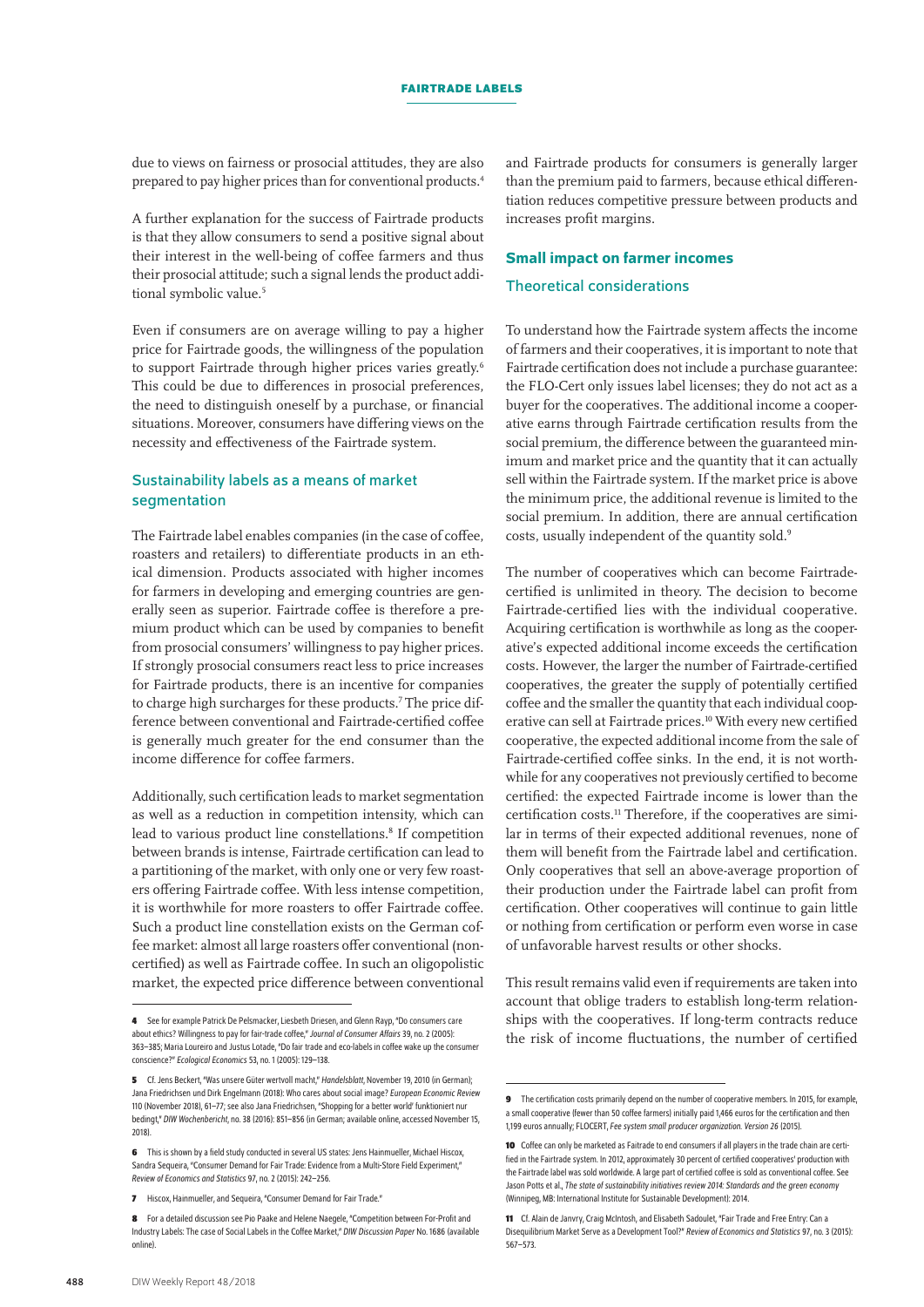#### Table 1

cooperatives increases in equilibrium and the share of their production that they can sell under the Fairtrade label decreases. The previous result still holds so that no other cooperative can perform better by becoming Fairtradecertified. Analogous considerations apply to implementing social projects. If cooperatives profit from these projects, they can be interpreted as additional revenue.12 In theory, there is no change in the decision to become certified.

## Empirical evidence

Numerous empirical studies assess the impact of Fairtrade on small farmers.13 Aside from the effects on income, additional aspects, such as productivity, education, or credit access, are analyzed. Table 1 provides an overview of the effects of Fairtrade certification on the income of coffee farmers. The results are mixed, but they often do not find an overall positive effect on income.

Certification costs are not considered in most studies, whereas Alain de Janvry, Craig McIntosch, and Elisabeth Sadoulet attach central importance to this aspect.<sup>14</sup> They test the following hypotheses: a) the benefit of participating in the Fairtrade system is negative in periods when the world market price is higher than the price guaranteed by Fairtrade, and b) the long-term benefit of participating in Fairtrade is zero because the certification costs offset the additional profits. Their empirical study on Central American coffee cooperatives between 1997 and 2009 confirms both hypotheses. In their sample, certified coffee farmers sell an average of 22 percent of their production with the Fairtrade label. This share correlates positively with world market prices.15

In addition to increased income, price stability is a central argument in favor of the Fairtrade system. As the price cannot fall below the Fairtrade minimum price, price volatility is automatically limited. However, the authors argue that volume volatility destroys part of this price stability: in years with low world market prices, Fairtrade coffee is relatively expensive and sales volumes are lower.

Unlike organic certification, Fairtrade certification hardly has any effect on the specific production conditions. As a consequence, even members of certified cooperatives<sup>16</sup> often do

**16** Certification takes place on a cooperative level; individual coffee farmers are not individually certified.

## Studies on income effects of coffee Fairtrade certification

| <b>Authors</b>                      | <b>Country, year</b>            | <b>Criterion</b>                                       | <b>Effect</b>                                | <b>Note</b>                                                                                                      |
|-------------------------------------|---------------------------------|--------------------------------------------------------|----------------------------------------------|------------------------------------------------------------------------------------------------------------------|
| Chiputwa et al.<br>$(2015)^1$       | Uganda, 2012                    | Income                                                 | Significantly positive                       | Higher part of the value added<br>in the cooperative via further<br>processing of own products as<br>explanation |
| Ruben and Fort<br>$(2012)^2$        | Peru, 2007/2008                 | Income                                                 | Not significant                              | Market price higher than mini-<br>mum price, small quanitites sold<br>as Fairtrade                               |
| Beuchelt, Zeller<br>$(2011)^3$      | Nicaragua,<br>1997 vs. 2007     | Poverty line                                           | Increased poverty<br>among certified farmers |                                                                                                                  |
| Van Rijsbergen et al.<br>$(2016)^4$ | Central Kenya,<br>$2009 - 2013$ | Overall income<br>(coffee and other<br>income sources) | Significantly negative                       | Little diversification among<br>certified farmers                                                                |
| Valkila and Nygren<br>$(2010)^5$    | Nicaragua,<br>2005/2006         | Income volatility                                      | <b>Lower for Fairtrade</b><br>farmers        |                                                                                                                  |

1 Brian Chiputwa, David Spielman, and Matin Qaim, "Food Standards, Certification, and Poverty among Coffee Farmers in Uganda," *World Development* 66 (2015): 400–412.

2 Ruerd Ruben and Ricardo Fort, "The Impact of Fair Trade Certification for Coffee Farmers in Peru," *World Development* 40, no. 3 (2012): 570–582.

3 Tina Beuchelt and Manfred Zeller, "Profits and poverty: Certification's troubled link for Nicaragua's organic and fairtrade coffee producers," *Ecological Economics* 70, no. 7 (2011): 1316–1324.

4 Bart van Rijsbergen et al., "The Ambivalent Impact of Coffee Certification on Farmers' Welfare: A Matched Panel Approach for Cooperatives in Central Kenya," *World Development* 77 C (2016): 277–292 (available online).

5 Joni Valkila and Anja Nygren, "Impacts of Fair Trade certification on coffee farmers, cooperatives, and laborers in Nicaragua," *Agriculture and Human Values* 27, no. 3 (2010): 321–333.

Source: Own compilation.

#### © DIW Berlin 2018

not know that they are selling Fairtrade coffee or how the Fairtrade system functions.<sup>17</sup>

The mixed results on aspects other than income are summarized in Table 2. Among other things, certification should enable coffee farmers to take over a larger part of the value chain within the cooperative and thus increase profits. This effect is underlined by several theoretical studies on Fairtrade,<sup>18</sup> but is not always empirically verifiable.

## Conclusion: Fairtrade labels do not have the desired effects, other models should be considered

Theoretical considerations and empirical evidence make it clear: the simple idea that minimum prices lead to higher income for coffee farmers does not readily work. Without limiting access to the Fairtrade system, potential income gains are eliminated by the oversupply of Fairtrade-certifiable production. Higher revenues in times when the minimum price is above the market price are offset by certification costs and associated losses in times of high market prices. The positive effects of the Fairtrade system do not result from the minimum price but rather from regulations that lead to the implementation of social projects, the long-term development of supply relationships, and improved access to credit.

**<sup>12</sup>** The earmarking of the social premium can be efficient, as it can help to overcome coordination and free rider problems when financing public infrastructure, schools, or other social projects.

**<sup>13</sup>** Comprehensive overviews are available in Carlos Oya et al., "Effects of certification schemes for agricultural production on socio-economic outcomes in low- and middle-income countries: a systematic review," *Campbell Systematic Review* 2017:3 (2017); as well as Valerie Nelson and Barry Pound, *The Last ten Years: A comprehensive review of the literature on the impact of Fair Trade* (Greenwich: Natural Resource Institute (NRI), 2009).

**<sup>14</sup>** de Janvry, McIntosh, and Sadoulet, "Fair Trade and Free Entry."

<sup>15</sup> In the data from Valkila et al., Faitrade-certified Nicaraguan cooperatives sell 30 to 60 percent of their production with the label; Dragusanu and Nunn report that the shares in four cooperatives interviewed in Costa Rica are between ten and 80 percent. Cf. Joni Valkila, Pertti Haaparanta, and Niina Niemi, "Empowering coffee traders? The coffee value chain from Nicaraguan fair trade farmers to Finish consumers," *Journal of Business Ethics* 97, no.2 (2010): 257–270; Raluca Dragusanu, Daniele Giovannucci, and Nathan Nunn, "The Economics of Fair Trade," *Journal of Economic Perspectives* 28, no.3 (2014): 217–236.

**<sup>17</sup>** Cf. Silje Johanessen and Harold Wilhite, "Who really benefits from Fairtrade? An analysis of value distribution in Fairtrade coffee," *Globalizations* 7, no. 4 (2010): 525–544; Valkila and Nygren, "Impacts of Fair Trade Certification."

**<sup>18</sup>** Cf. Claire Chambolle and Sylvaine Poret, "When fairtrade contracts for some are profitable for others," *European Review of Agricultural Economics* 40, no. 5 (2013): 835–871; as well as Martin Richardson and Frank Stähler, "Fair Trade," *Economic Record* 291 (2014): 447–461.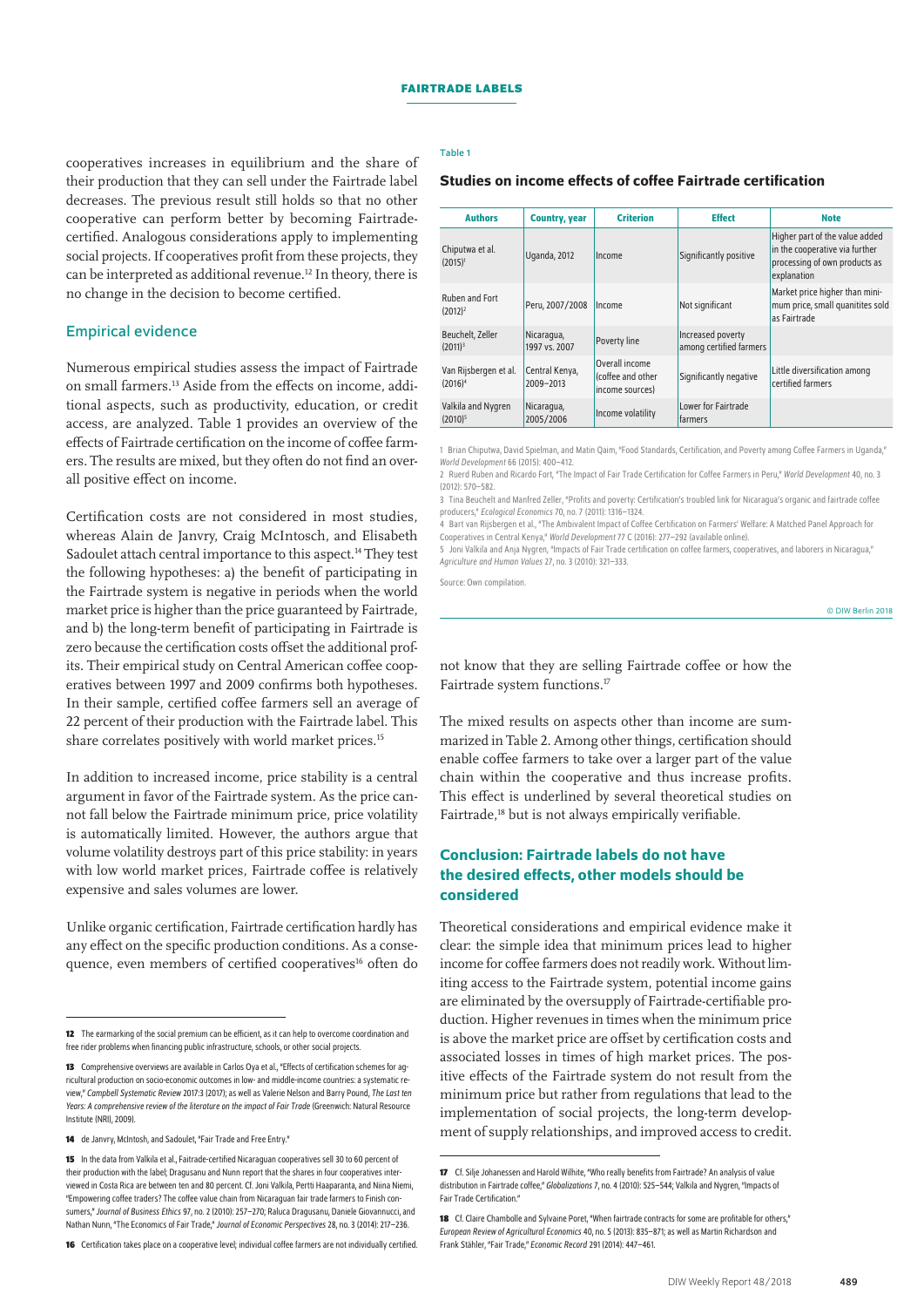## **Fairtrade labels**

#### Table 2

## Studies about the social effects of coffee Fairtrade certification

| <b>Authors</b>                   | <b>Country</b> | <b>Criterion</b>                      | <b>Effect</b>                     | <b>Note</b>                                                                          |
|----------------------------------|----------------|---------------------------------------|-----------------------------------|--------------------------------------------------------------------------------------|
| Dragusanu and Nunn<br>$(2018)^1$ | Costa Rica     | Education                             | <b>Positive</b>                   | Effect not only limited to the<br>children of certified farmers                      |
| Gitter et al.<br>$(2012)^2$      | Mexico         | Education                             | Positive for girls                |                                                                                      |
| Minten et al.<br>$(2018)^3$      | Ethiopia       | Child labor                           | No effect                         | Ca. 30 percent use child labor                                                       |
| Van Rijsbergen et al.<br>(2016)  | Kenya          | Further processing of<br>own products | No effect                         |                                                                                      |
| Ruben and Fort<br>(2012)         | Peru           | Credit                                | Improved access                   |                                                                                      |
| Van Rijsbergen et al.<br>(2016)  | Kenya          | Credit                                | No effect                         |                                                                                      |
| Valkila and Nygren<br>(2010)     | Nicaragua      | Credit                                | Worse interest rate on<br>average | Fairtrade cooperatives between<br>18 and 22 percent, others<br>average at 11 percent |

1 Raluca Dragusanu and Nathan Nunn, "The Effects of Fairtrade Certification: Evidence from Coffee Producers in Costa Rica," Working Paper No. 2460, National Bureau of Economic Research, 2018.

2 Seth Gitter et al., "Fair trade-organic coffee cooperatives, migration, and secondary schooling in Southern Mexico," *Journal of Development Studies* 48, no. 3 (2012): 445–463.

3 Bart Minten et al., "Tracking the quality premium of certified coffee: evidence from Ethiopia," *World Development* 101 (2018): 119–132.

Source: Own compilation.

#### © DIW Berlin 2018

Here too, however, the results of empirical studies are not entirely positive.

The proposed exemption of Fairtrade-certified coffee from the coffee tax—which is roughly two euros per kilo in Germany would possibly increase demand without solving the fundamental problems of the current Fairtrade system.

The design of more effective alternatives to the Fairtrade system cannot be conclusively answered here. Access restrictions, such as those that exist in direct trade systems with direct negotiations between farmers and roasters/retailers, can improve the situation of the farmers and cooperatives involved but have a discriminatory effect on those who are still dependent on conventional distribution channels. Sustainable structural changes are more likely to be achieved through technical support and changes in the value chain. Research<sup>19</sup> shows that quality improvements achieved through technical assistance can lead to higher premiums than under the Fairtrade label. The importance of the value chain becomes clear in other studies. By processing their own products, cooperatives in developing and emerging countries can also secure a larger share of the total value added.<sup>20</sup>

**20** Chiputwa, Spielman, and Qaim, "Food Standards, Certification, and Poverty."

Pio Baake is deputy head of the department Competition and Consumers at DIW Berlin | [pbaake@diw.de](mailto:pbaake@diw.de)

Jana Friedrichsen is a research associate in the department Competition and Consumers at DIW Berlin | [jfriedrichsen@diw.de](mailto:jfriedrichsen%40diw.de?subject=)

#### JEL: F14, F63, L30, O13

Keywords: Coffee, consumers, Fair Trade, livelihood

Helene Naegele is a research associate in the department Competition and Consumers at DIW Berlin | [hnaegele@diw.de](mailto:hnaegele%40diw.de?subject=)

**<sup>19</sup>** Bradley Parrish, Valerie Luzadis, and William R. Bentley, "What Tanzania's coffee farmers can teach the world: a performance-based look at the fair trade–free trade debate," *Sustainable Development* 13, no.3 (2005): 177–189.